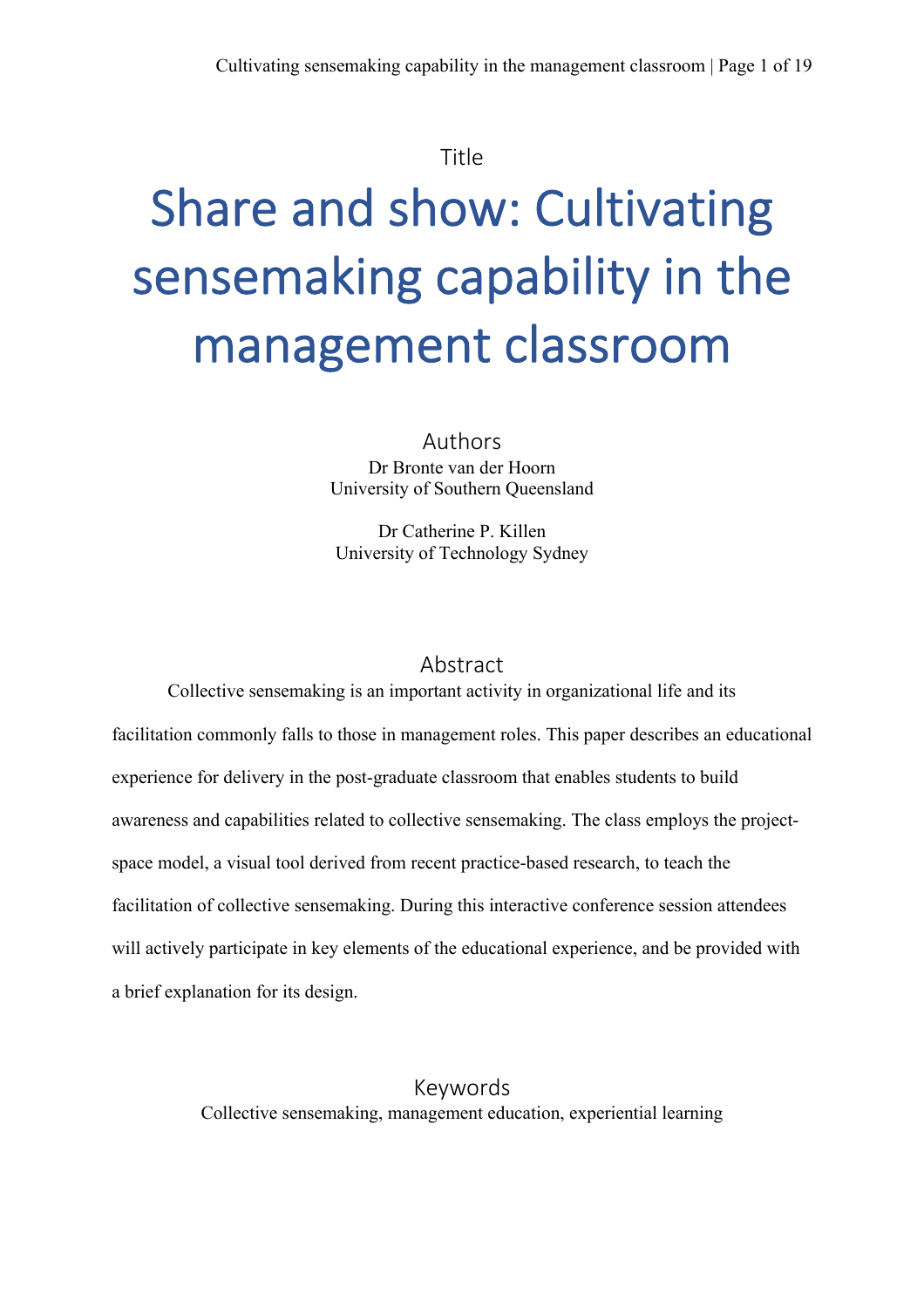# Introduction

Sensemaking, the process of taking relevant stimuli or cues and mapping these into a framework to better understand an issue or situation (van der Steen, 2017), has been recognized as an important aspect of managerial work (Ancona, 2012; Barge, 2018; Gnanlet & Khanin, 2015). Managers must take stock of multiple factors, draw upon shared knowledge and experience, and build a metaphoric map of a situation to make decisions. Accordingly, there is a growing stream of literature regarding collective sensemaking in organizations (see, for example, Islam, 2019 (in press); Merkus et al., 2017; Mikkelsen & Wåhlin, 2019 (in press); van der Steen, 2017) and this raises questions about whether and how sensemaking capabilities can be developed for management practice. A potential avenue is to craft educational experiences that draw on contemporary evidence-based management tools and models. Saksida and Jelley (2018) and Tkachenko, Hahn, and Peterson (2016) discuss how the dissemination of information relating to new evidence-based tools and the opportunity to apply them can be a bridge between theory, practice, and education.

This paper responds to this growing need to develop managers' sensemaking abilities by describing an educational experience that has been successfully facilitated with postgraduate project management students. Quantitative and qualitative feedback elicited through surveys found the experience increased the students' awareness and capability to facilitate collective sensemaking. In the next section we introduce the drivers for this educational experience and explain Merrill's Principles that guided its design. We then detail the educational experience, including a brief explanation of the project-space model, a contemporary sensemaking tool (see, van der Hoorn, 2016a, 2016b; van der Hoorn & Whitty, 2017) central to the educational experience. The paper concludes with a description of the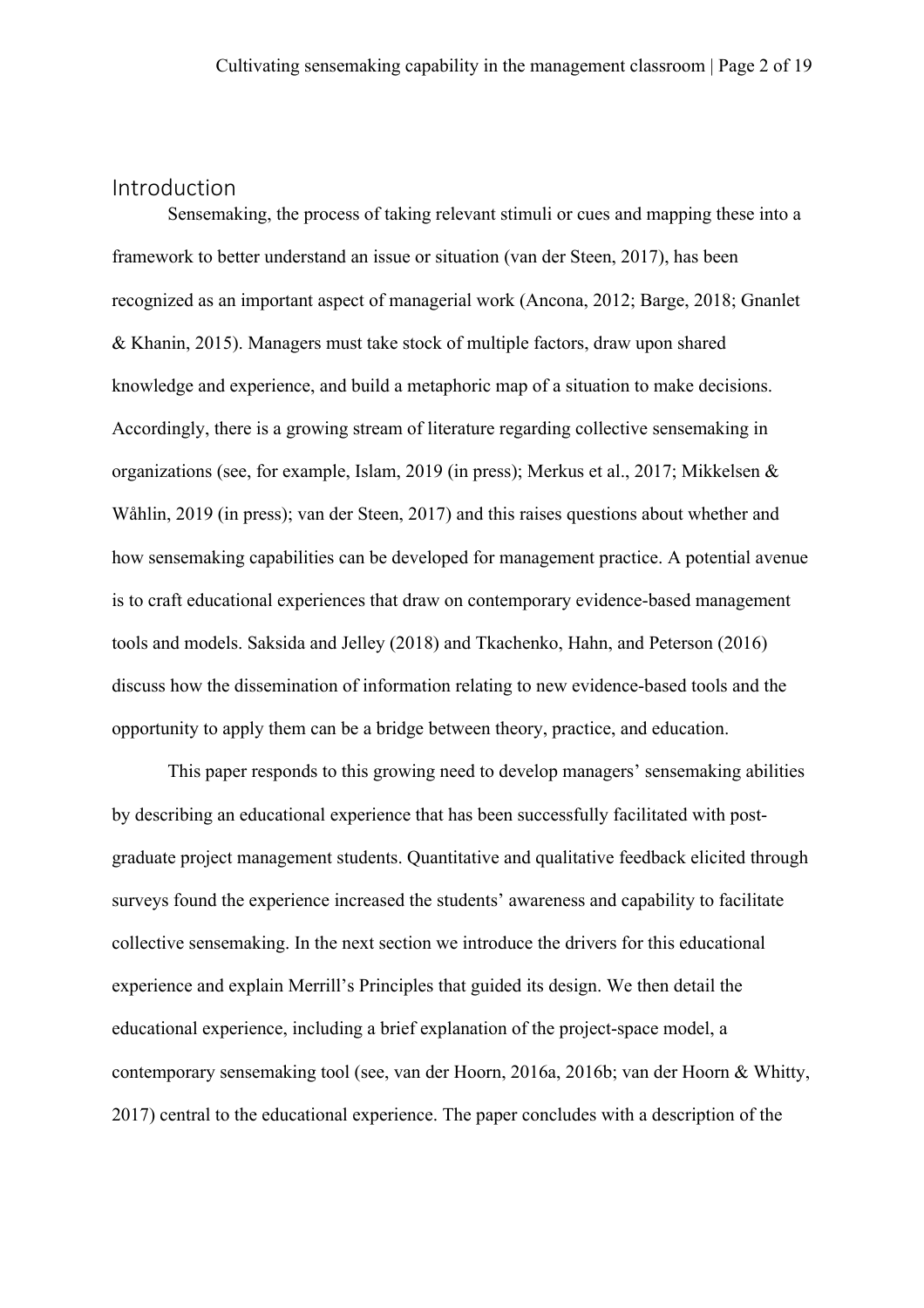interactive format to be used for sharing the educational experience with conference attendees.

# Theoretical Foundation / Teaching Implications

Weick, Sutcliffe, and Obstfeld (2005, p. 410) conceptualize sensemaking as the process by which we determine "what's the story?" from our unfolding experience. It is the process by which "meanings materialize" (Weick et al., 2005, pp. 409, 410). Today's manager operates in an environment that is ambiguous, complex, and often includes competing viewpoints (Gnanlet & Khanin, 2015). As such, the ability of managers to make sense of the influx of raw cues and build a shared understanding is increasingly important (Ancona, 2012).

Sensemaking has been acknowledged as important in a range of management activities such as strategy planning and implementation (Sajasalo, Auvinen, Takala, Järvenpää, & Sintonen, 2016; van der Steen, 2017), innovation (Kunda, 2016), and organizational learning (Peruffo, Marchegiani, & Vicentini, 2018). Ancona (2012) proposes that sensemaking supports leaders in tasks such as relating, visioning, inventing, and improving team function. Sensemaking is established as highly relevant in project work (Atkinson, Crawford, & Ward, 2006; Clegg, Killen, Biesenthal, & Sankaran, 2018; Martinsuo & Killen, 2014; Thiry, 2001, 2002) and studies have been undertaken to develop and assess artefacts and models to support this process (see, for example, Papadimitriou & Pellegrin, 2007; van der Hoorn & Whitty, 2017).

The project-space model is an interactive, white-board-based tool (refer Figure 1) that has been shown to support collective sensemaking in project work (van der Hoorn, 2016b; van der Hoorn & Whitty, 2017). The model uses repositionable elements which visually represent the enablers and constraints, both current and potential, to the progress of an initiative (van der Hoorn, 2016a, 2016b). Use of the model encourages project stakeholders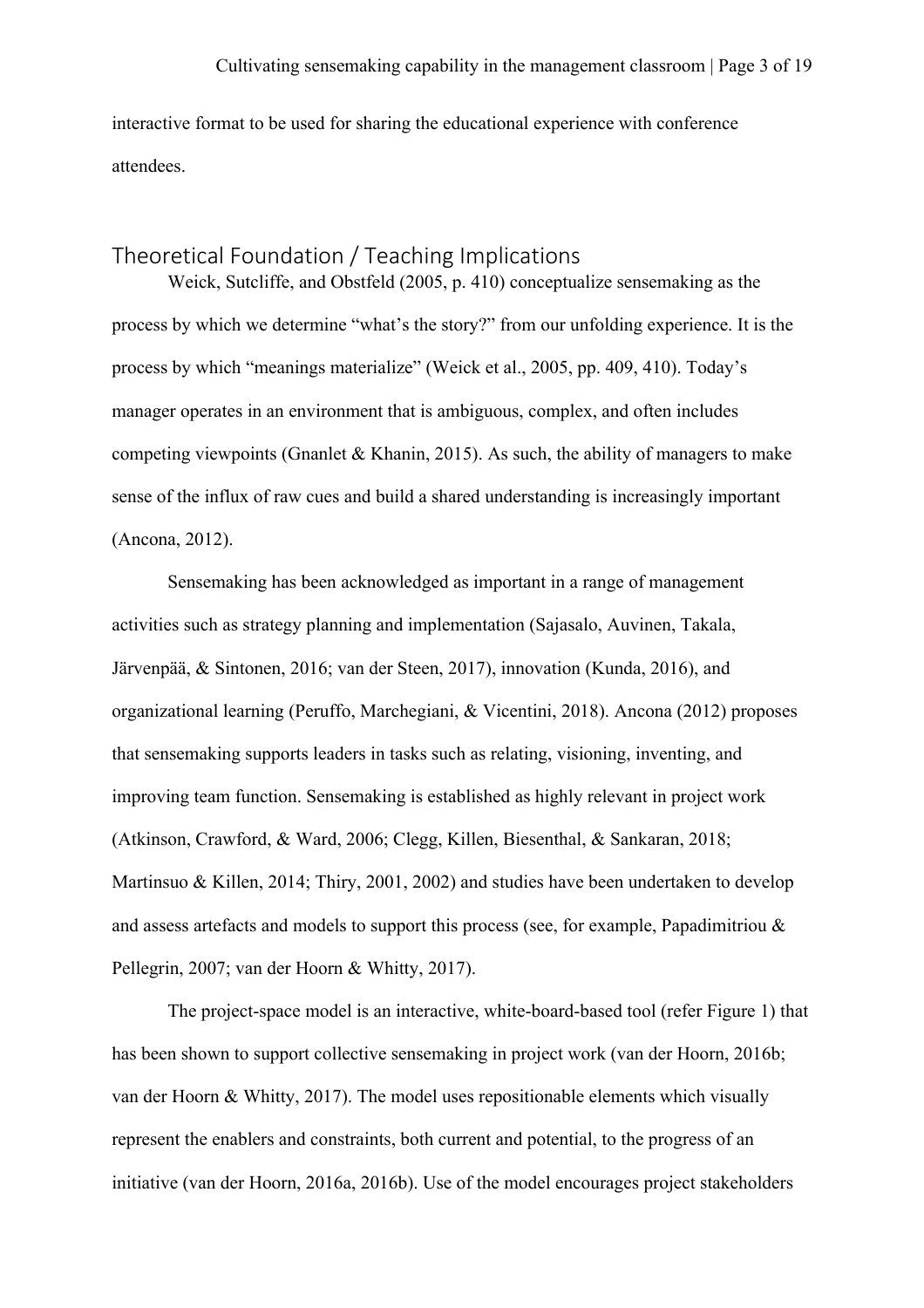to share their perspectives on the reasons for a project's current status, promote relevant discussion and then show the outcomes of this collective sensemaking on the model. Figure 1a is a photograph of the project-space model white-board kit. Figure 1b is a photograph of a project-space model created by students. Description of the visual language of the projectspace model is provided in Appendix A and the kit contents in Appendix B.

## Figure 1: The project-space model

(a) Components of the project-space model whiteboard kit



#### (b) Whiteboard version of the projectspace model

(completed project-space model by a team participating in the educational experience)



Weick (2007) emphasizes the value of sensemaking to management educators and highlights the need to shift focus from decision making toward the dynamic practice of sensemaking. While sensemaking is discussed in the literature on education for general management and leadership, only a few studies explore specific ways to develop managers' facilitation of collective sensemaking. The most relevant examples to our educational experience are the studies by Gebauer (2012) and Ancona (2012). Gebauer (2012) explains a workplace-based experiential educational approach using the concept of "staff rides". Staff rides are a reconstruction of an incident, such as an accident or near miss, with the aim of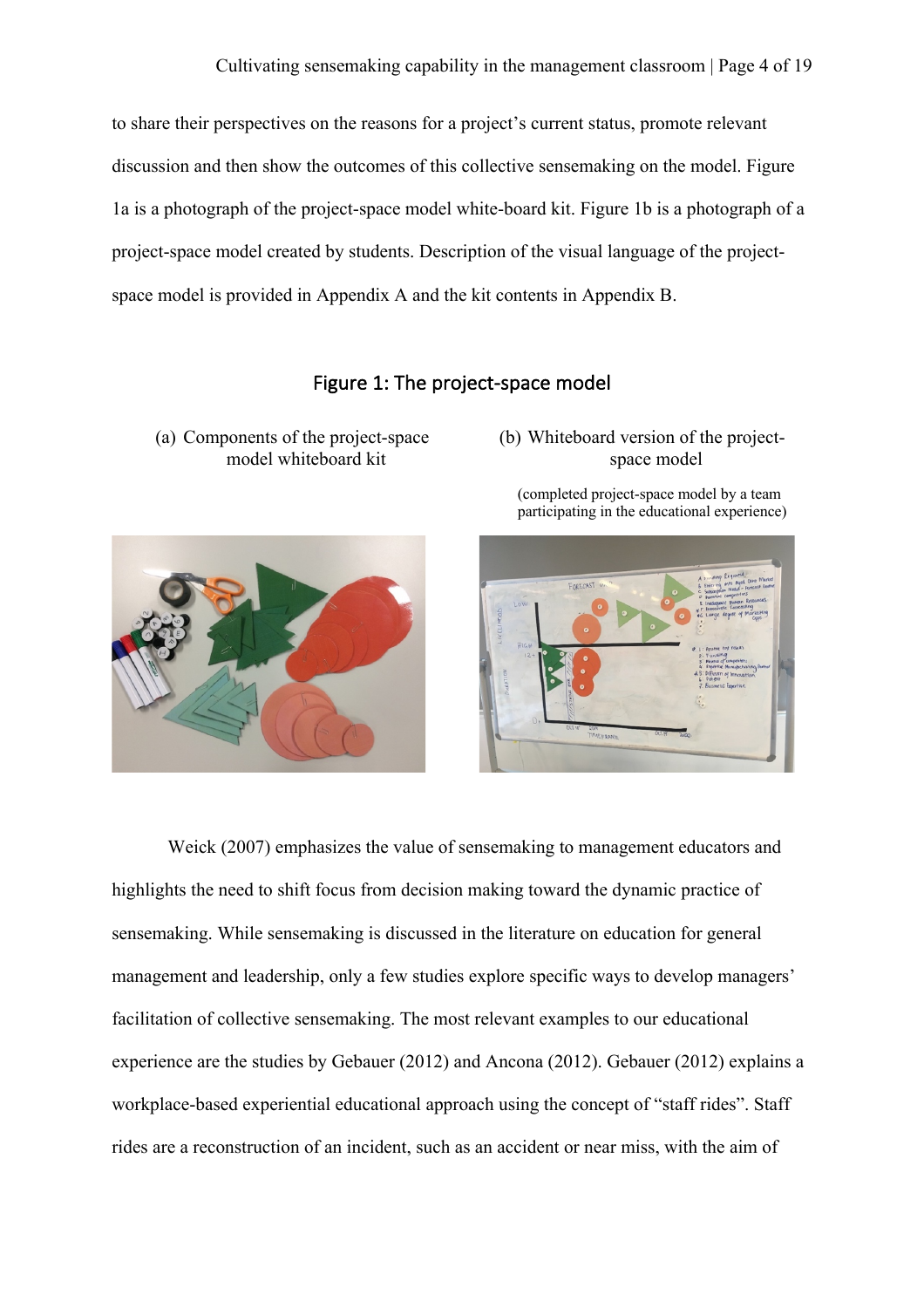building a shared understanding of the organizational conditions that led to the incident. In a classroom setting, Ancona (2012) describes how sensemaking is taught as part of a leadership course. After being introduced to the concept of sensemaking, students are asked to reflect on their own experiences, learn by listening to other leaders, and undertake a case situation either through imagining themselves in a different role or a small project. Ancona's (2012) study provides insight on how sensemaking education can be conducted; however, it does not provide sufficient detail from which other educators could replicate the educational experience.

To summarize, while the literature indicates that there is interest in educating managers about sensemaking, it is not matched by sufficiently detailed examples to guide classroom-based education on collective sensemaking.

## Learning Objectives

The learning objectives of the educational experience described in this paper are to:

- 1. increase students' awareness of the need for sensemaking in managerial settings; and
- 2. cultivate management students' capability to facilitate collective sensemaking.

We aim to meet these objectives through an enjoyable experience intended to best engage students and encourage learning through participation. (see, for example, Dalrymple, Sears, & Evangelou, 2011; Killen, 2015).

#### Exercise Overview

The educational experience was designed with reference to Merrill's (2002) "First Principles of Instruction". These Principles propose four distinct phases centering on a realworld problem: activation of prior experience, demonstration of skills, application of skills, and integration of skills into real-world activities (Merrill, 2009). This set of Principles is drawn from a variety of educational design theories and has diverse use. For example, the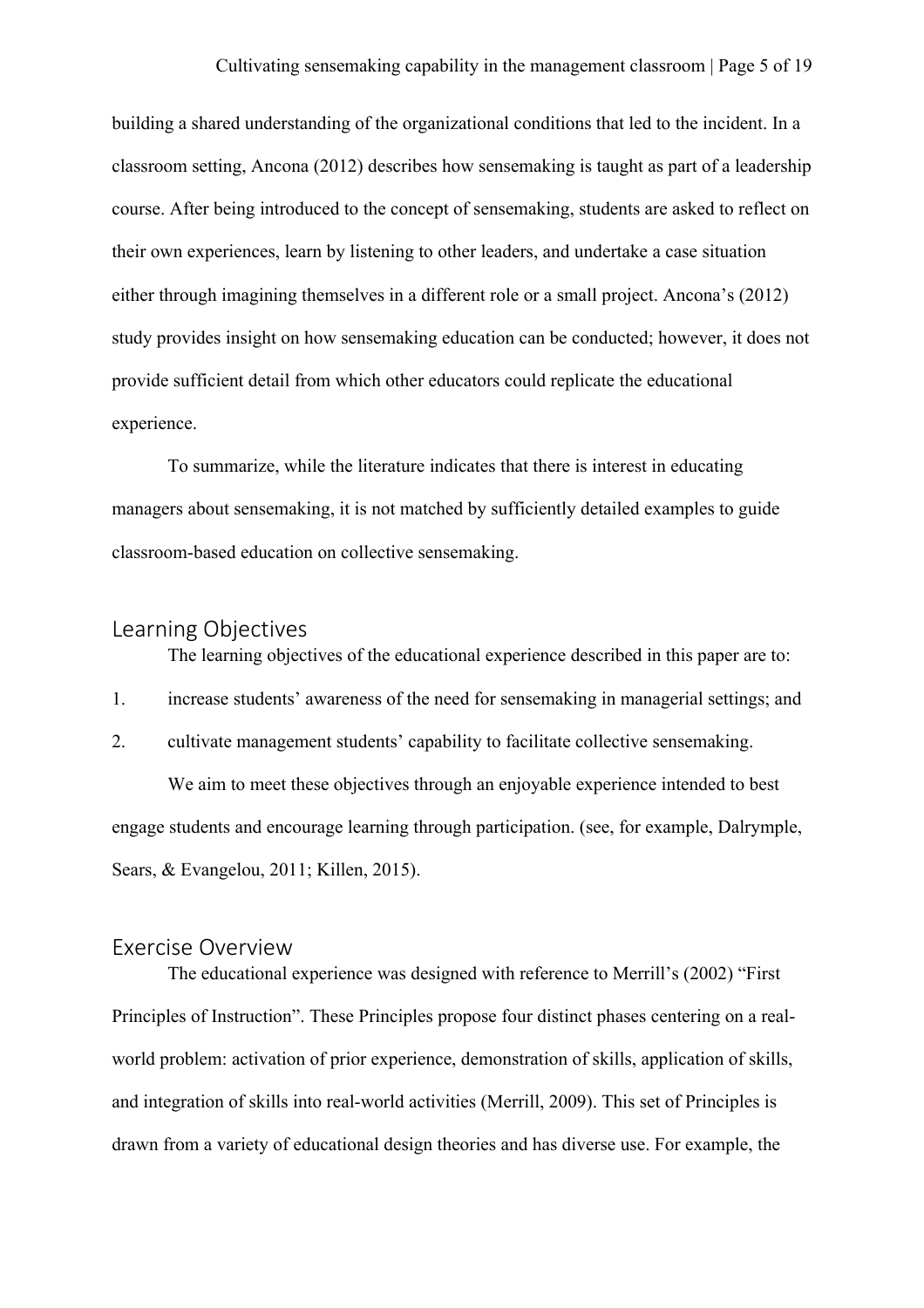Principles have been used as a framework for guiding the development of educational experiences and courses (Collis & Margaryan, 2005; Lo, Lie, & Hew, 2018), and several authorities argue that educational experiences or classes which align with the Principles result in enhanced learning outcomes (for example, Frick, Chadha, Watson, Wang, & Green, 2009; Lee & Koszalka, 2016; Tu & Snyder, 2017). Figure 2 relates these phases to the components of the educational experience. It is recommended that this post-graduate educational experience is conducted in two 90-minute sessions. As per Table 1, the first 90-minute session can be divided into two 45-minute sessions.

Figure 2: Structure of the educational experience aligned to Merrill's Principles

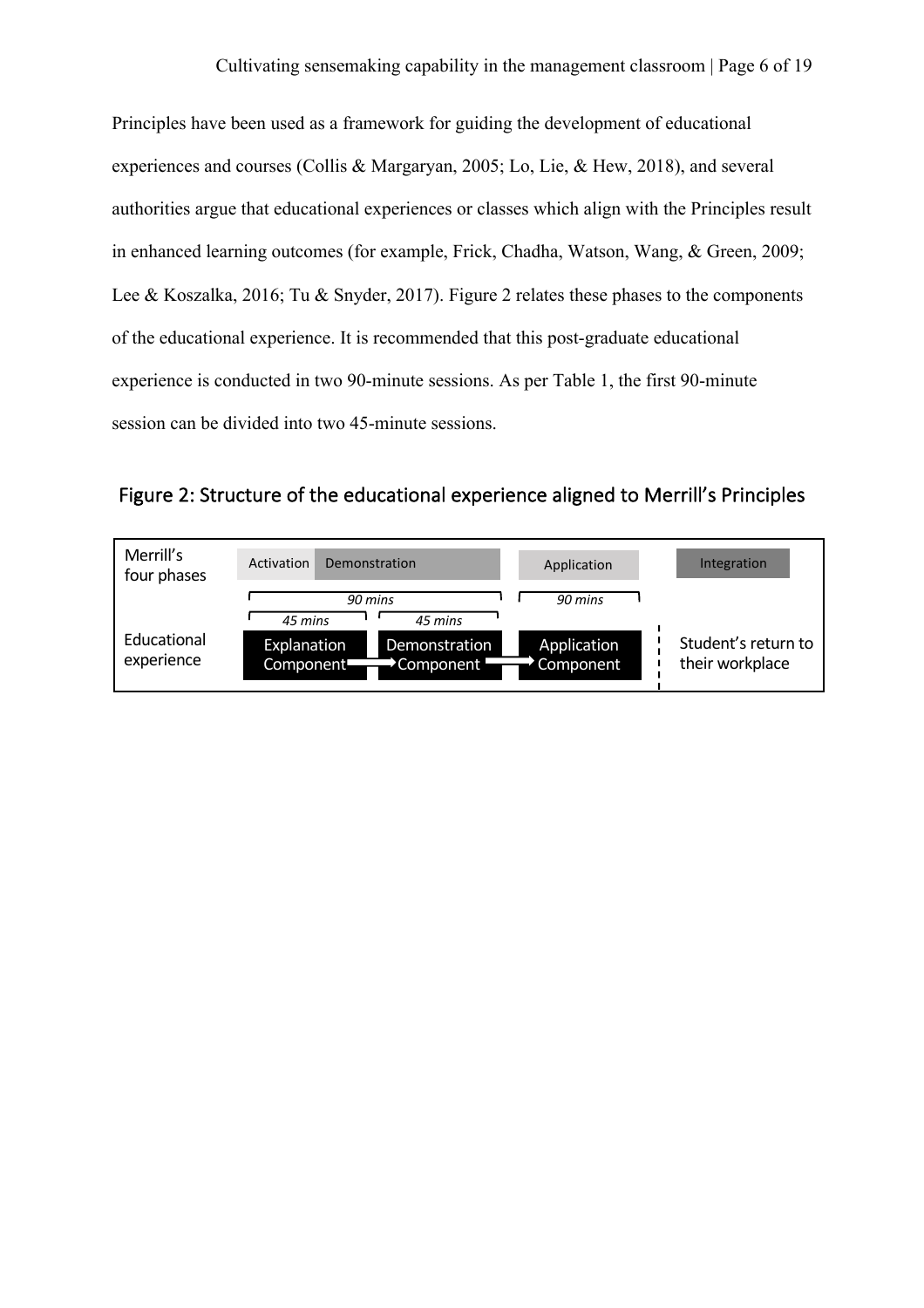Table 1: Summary of educational experience logistics by component

| Component           | <b>Component descriptions</b>                                                                                                                                                                                                    | <b>Duration</b> | <b>Resources</b>                                                                                                                                         | Room                                                                                                                    |
|---------------------|----------------------------------------------------------------------------------------------------------------------------------------------------------------------------------------------------------------------------------|-----------------|----------------------------------------------------------------------------------------------------------------------------------------------------------|-------------------------------------------------------------------------------------------------------------------------|
| name<br>Explanation | Explanation $-part 1$ :<br>Introduce the need for<br>collective sensemaking<br>and value of visuals<br>(educator-led)<br>Explanation $-p$ art 2:<br>Explain the project-space<br>model and its visual<br>language (educator-led) | 45 mins         | • Cash register<br>activity (or<br>similar) hand-<br>outs<br>$\bullet$ 1 x Project-<br>Space Model<br>kit<br>• 1 x Whiteboard                            | configuration<br>Lecture style<br>where all<br>students can<br>easily see the<br>whiteboard<br>and projection<br>screen |
| Demonstration       | Demonstrate the use of<br>project-space model to<br>facilitate collective<br>sensemaking with a<br>whole-of-class case study<br>(educator-led)                                                                                   | 45 mins         | 1 x Project-<br>Space Model<br>kit<br>1 x Whiteboard<br>• Whole-of-class<br>case study<br>hand-outs                                                      | Lecture style<br>where all<br>students can<br>easily see the<br>whiteboard                                              |
| Application         | Create a project-space<br>model for team project or<br>team case study (student-<br>led)                                                                                                                                         | 90 mins         | • Project-Space<br>Model kit per<br>team<br>• Whiteboard per<br>team<br>$\bullet$ (Team case<br>studies if teams<br>do not have<br>their own<br>project) | Teams<br>sitting/standing<br>around their<br>team<br>whiteboard                                                         |

The explanation session commences with a short interactive activity to demonstrate the variety of possible interpretations of the same situation or event and *activate* student interest in sensemaking. Appendix C provides details of the activity used in our study (an adaptation of the Uncritical Inference Test from Haney (1973)); other activities that highlight variations in interpretation of a situation could equally be used.

After reinforcing the necessity of being able to reconcile and make collective sense of different viewpoints, the educator discusses the benefits of visual tools in supporting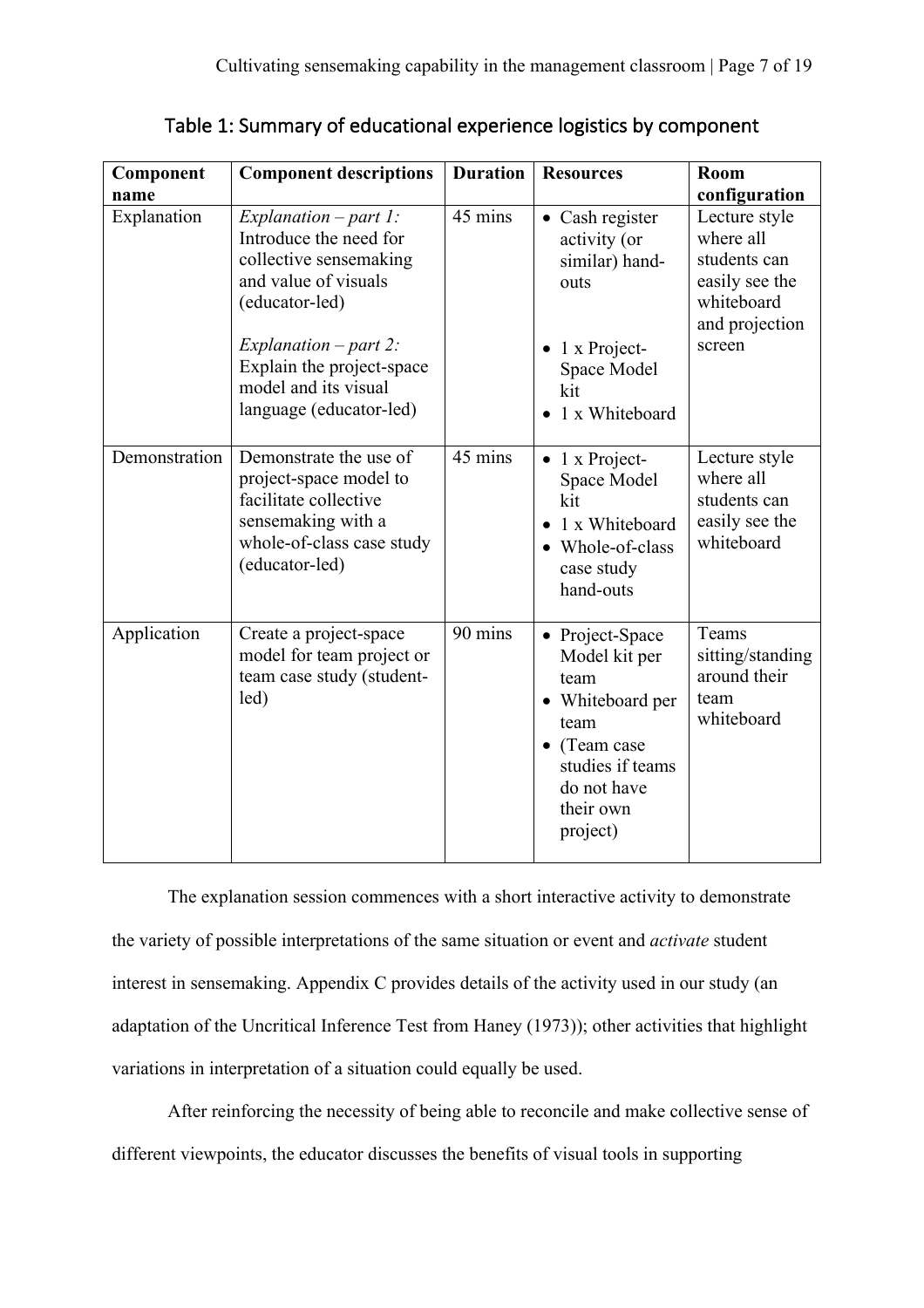cognitive function and the role of visuals in sensemaking. This includes an exercise drawn from Doolittle (2013) on working memory, in which students are asked to remember a series of words whilst being asked to perform various tasks (a mathematic problem, a kinesthetic task, and reciting the alphabet backwards). The educator explains the concepts of the phonological loop and visuospatial sketchpad within working memory and how they are receptive to storing different types of information.

During part 2 of the explanation component, the project-space model is introduced as a visual tool which can support a collective sensemaking process by facilitating conversations. The project-space model, a contemporary sensemaking tool (see, van der Hoorn and Whitty (2017)) introduced above and described in detail in Appendix A is central to the educational experience. During this section of the explanation component a PowerPoint presentation is used along with project-space model on the whiteboard to explain the visual language of the model. The session is largely led by the educator with questions from students as they arise. All facets of the project-space model (as per Appendix A) are explained to the students.

For the demonstration component, the students are asked to read a fictitious case situation. This case is used to demonstrate how to develop a project-space model. A case that describes the implementation of an electronic record-keeping system in a hospital was used by the authors and has been found useful (length was approximately four pages). However, a variety of cases could be written to align with the topic of the course being taught or the students' interests. Importantly, embedded within the case narrative are enablers, constraints, threats, and opportunities for students to identify as factors to be represented on the projectspace model. The case should be written so that the enablers, constraints, opportunities, and threats have varying impact, timing and likelihood.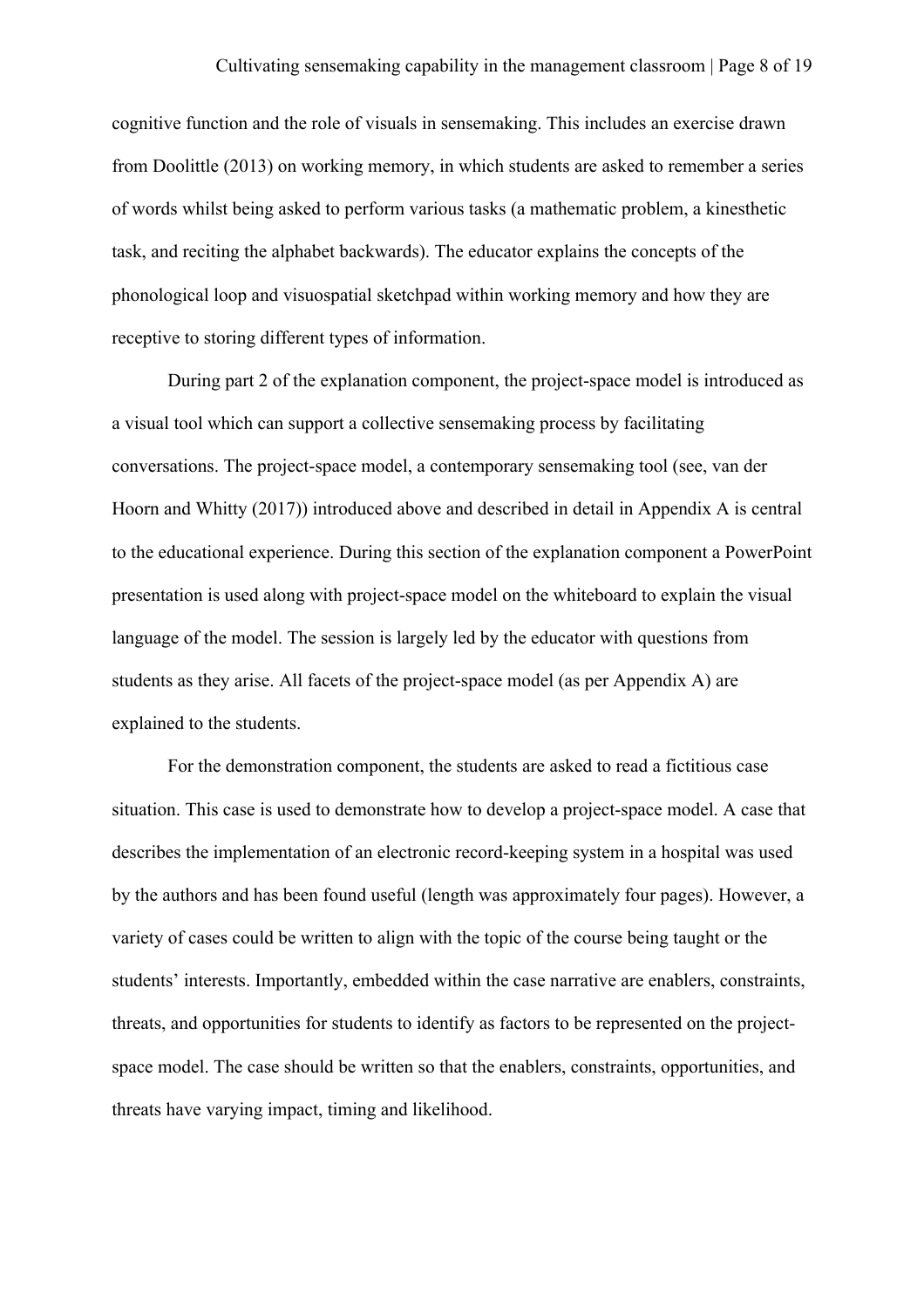The educator acts as a facilitator to draw input from the students, prompting them to share and debate differences in their perspectives and to come to collective agreement on relevant factors and aspects (such as the degree of impact duration, or the probability and extent of impact) required to accurately represent the case situation on the project-space model. The educator then places an appropriately sized enabler, constraint, opportunity, or threat in the position agreed by the class on the whiteboard version of the project-space model. Progressively, the project-space model for the case is developed on the whiteboard to show the class's collective sensemaking. Throughout the demonstration component, the educator highlights differences in perspectives and ways to reconcile these perspectives.

The application component provides an opportunity for students to apply their knowledge of project-space model and facilitate collective sensemaking in a largely selforganized and independent manner. This component of the experience requires students to work in teams of approximately four to six participants. These teams may have already been working on a project prior to the sensemaking class and they can apply the project-space model to their team initiative. Alternatively, teams can use a pre-prepared scenario provided by the educator to undertake the application component.

During this application component students may ask the educator for clarification on the visual language of project-space model or to assist in reflecting on how their team is sensemaking. Towards the end of the 90 minutes the students are asked to conclude the collective sensemaking exercise and reflect on the process and its resulting project-space model. To conclude the class, each group is asked to spend a couple of minutes describing one or two aspects of their discussion with reference to elements on the project-space model. The educator helps the students reflect on the sensemaking process behind the creation of the model, emphasizing that the actual model is not as important as the sharing of viewpoints and sensemaking involved in its creation.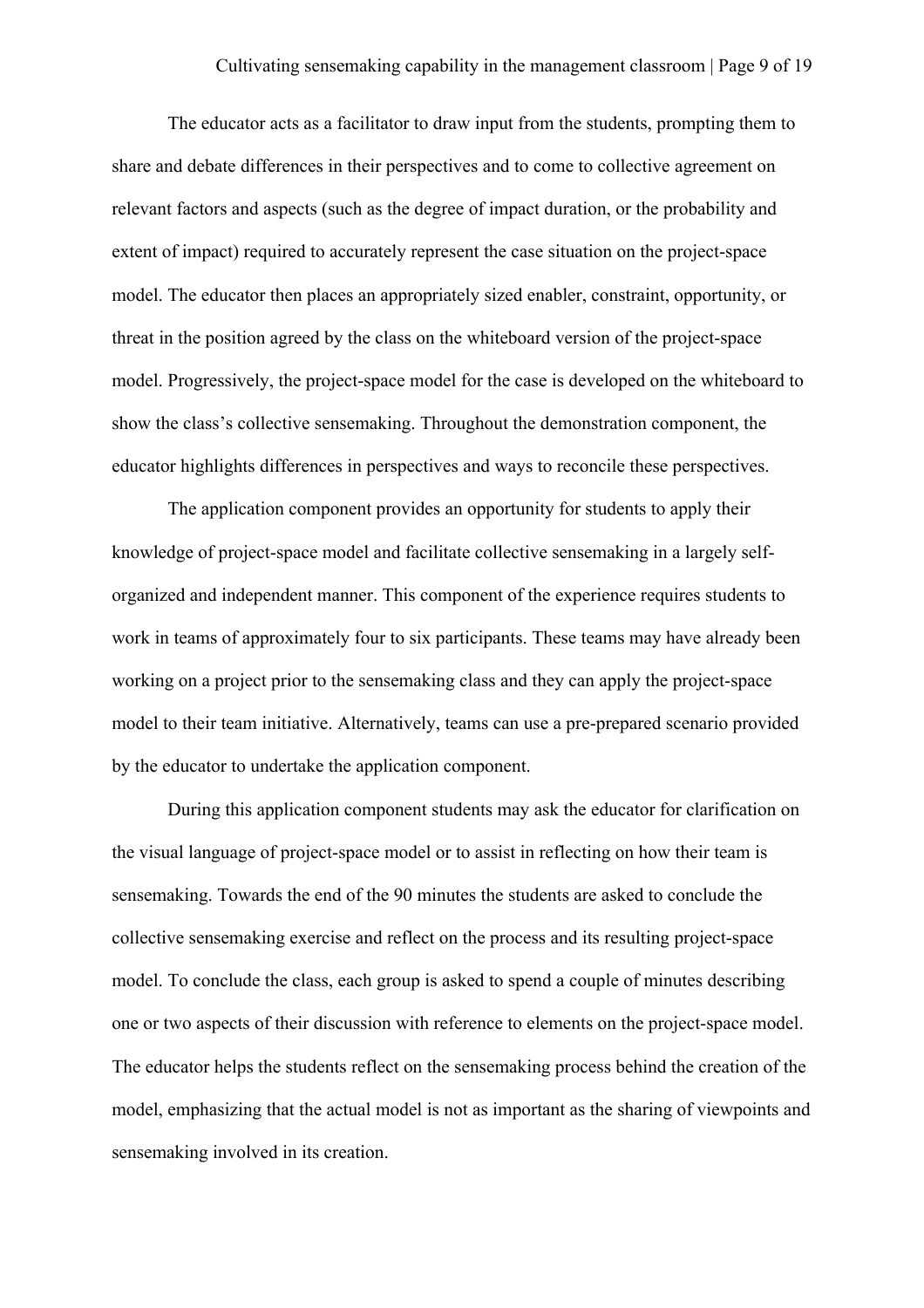The integration component is experienced when students return to their workplace and encounter group discussions and decision-making processes. Educators can include a follow-up activity that prompts students to consider how their thinking about such situations has changed as a result of the educational experience. This process of reflection was enabled for our students through completion of an online survey approximately six weeks after the class. A more comprehensive approach, given the option of the students reconvening in a classroom setting, would be an interactive session where students contrast their experiences of sensemaking in the workplace following the class, and how any of their perceptions or practices have been changed.

## Session Description

The presentation of this educational experience at the 2020 Management and Organizational Behavior Teaching Society Conference will enable the attendees to experience the key components of the educational experience as described above. At the conclusion of the session, the attendees will have been introduced to a new sensemaking tool, the project-space model and have first-hand experience of how it can be used with students to explore collective sensemaking. In sections 2, 3, 4 and 5 of the session, the attendees will participate in the session as if they were students, with the presenter playing the role of the educator. In sections 1 and 6 additional logistical information that an educator would need to set-up and deliver the experience will be provided. To summarize, the content of the 90 minute session will include:

- [Sec. 1] 10 minutes: General overview of the rationale for the educational experience and key logistics;
- [Sec. 2] 10 minutes: Accelerated version of part 1 of the explanation component (includes abridged demonstration of cash register activity);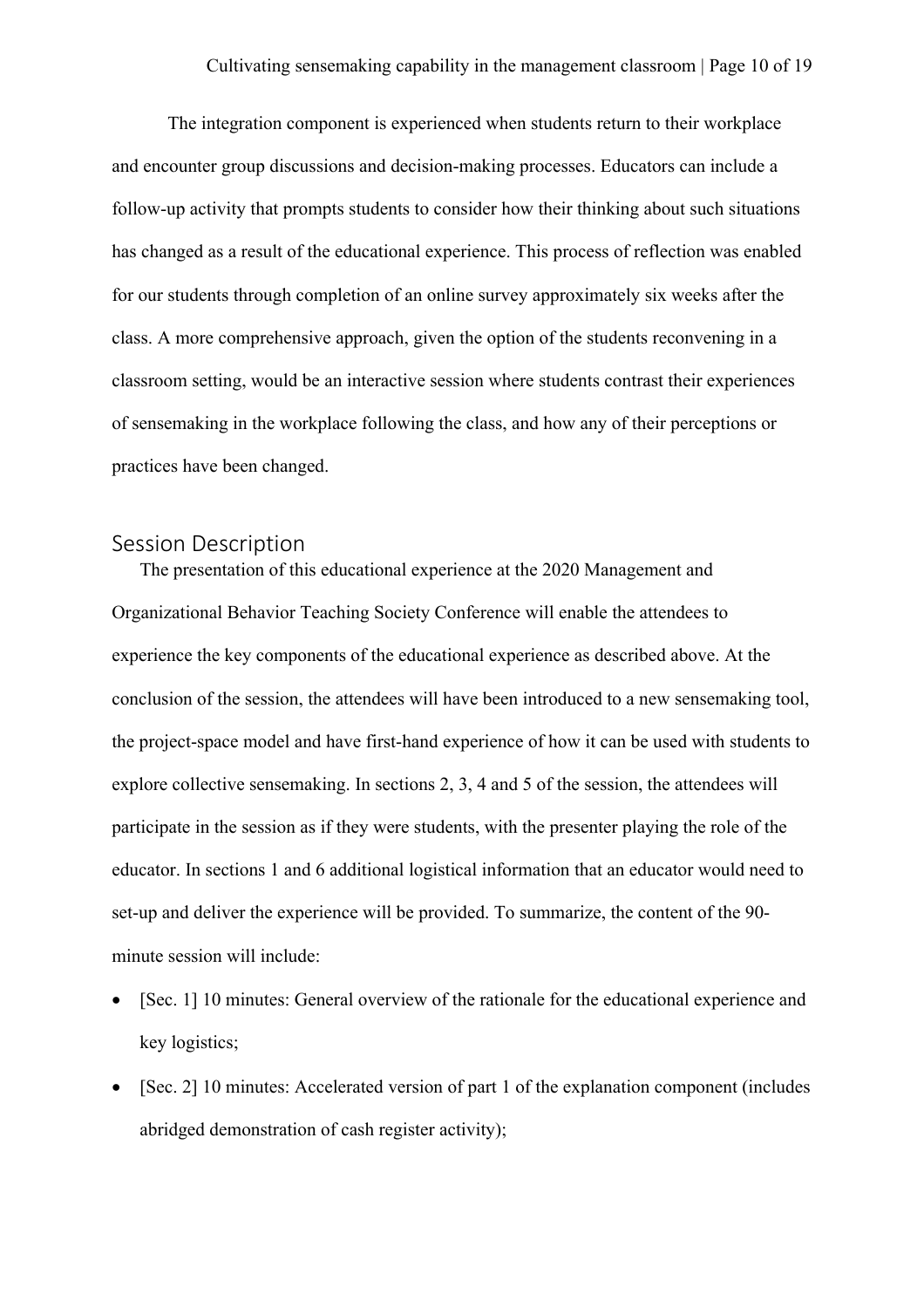- [Sec. 3] 20 minutes: Full version of part 2 of the explanation component (includes explanation of the project-space model);
- [Sec. 4] 10 minutes: Reading of the case study in preparation for demonstration component;
- [Sec. 5] 30 minutes: An abridged version of the demonstration component (includes 'students' participating in collective sensemaking to develop the project-space model); and
- [Sec. 6] 10 mins: Highlighting of key considerations for the application component if educators were to use the experience in their own class.

The session requires a room set-up with a projection screen and a lay-out allowing all participants to sit close enough to see the whiteboard where the project-space model is being built.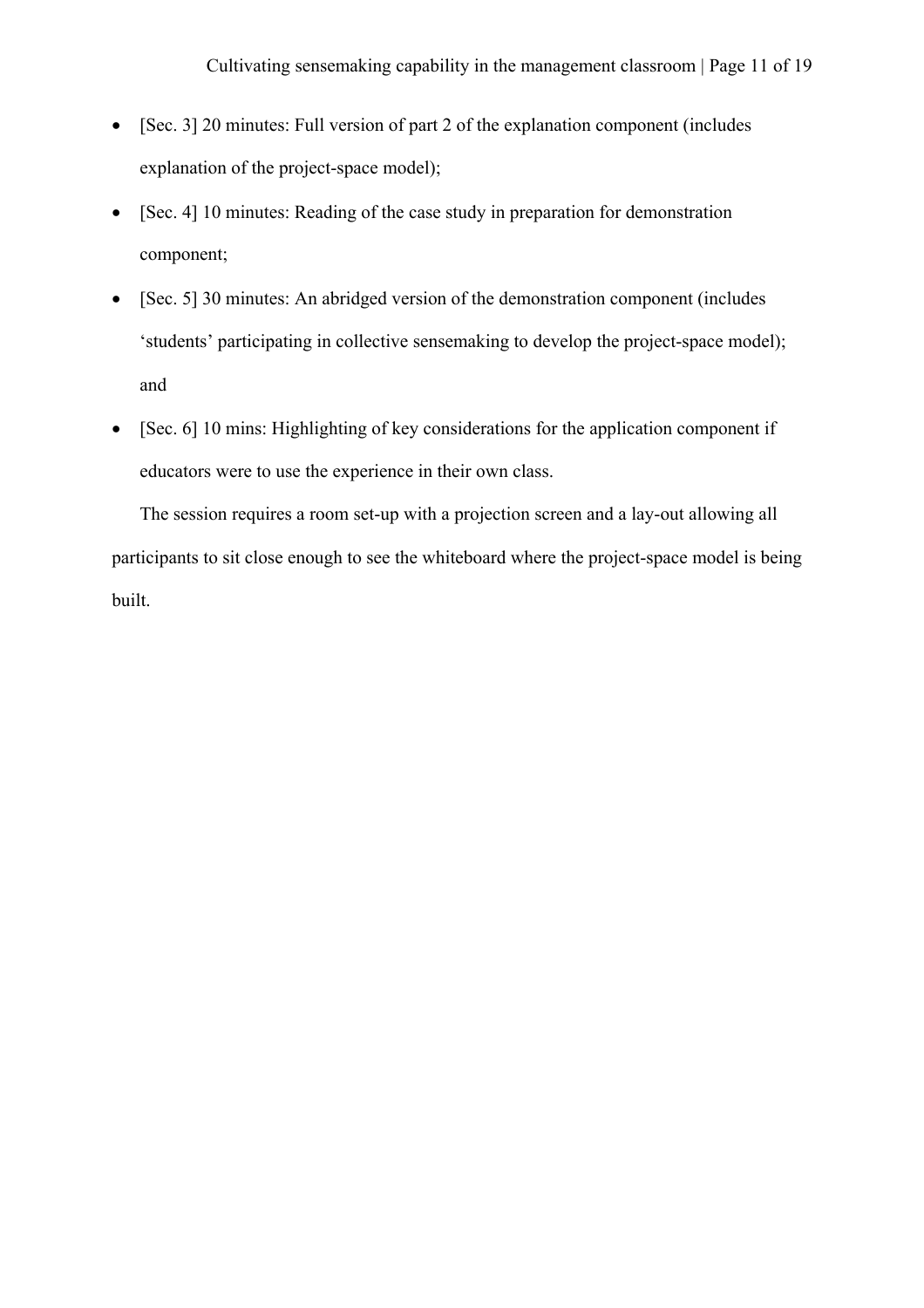## Appendix A: The visual language of the project-space model

Four primary elements are represented by the project-space model (refer Table below). Elements of a larger size have greater impact, and elements of a smaller size have relatively lower impact. For example, a larger orange circle indicates a major constraint to the project's progress, whereas a smaller orange circler is a constraint, but it may be more of an annoyance than a major barrier. The position of the elements also conveys meaning as described below.

| <b>Element</b> | Representing                              | <b>Shape</b> | Color        |
|----------------|-------------------------------------------|--------------|--------------|
| Enablers       | Positive forces that are <i>currently</i> | Triangle     | Dark green   |
|                | driving the project forward               |              |              |
| Constraints    | Negative forces that are <i>currently</i> | Circle       | Dark orange  |
|                | hindering the project                     |              |              |
| Opportunities  | Positive forces that <i>could</i> (if     | Triangle     | Light green  |
|                | realized) drive the project forward       |              |              |
| <b>Threats</b> | Negative forces that <i>could</i> (if     | Circle       | Light orange |
|                | realized) hinder the project              |              |              |

The whiteboard for the project-space model is divided into two areas or grids for representing the "current" and "forecast" elements (see figure below). The main grid is the current grid, used for placing the enablers and constraints that impact the project now. The forecast grid is placed above the current grid and shows the opportunities and threats that *may* impact the project at some point in the future; lighter colors are used to visually reinforce that these future opportunities and threats are not certain.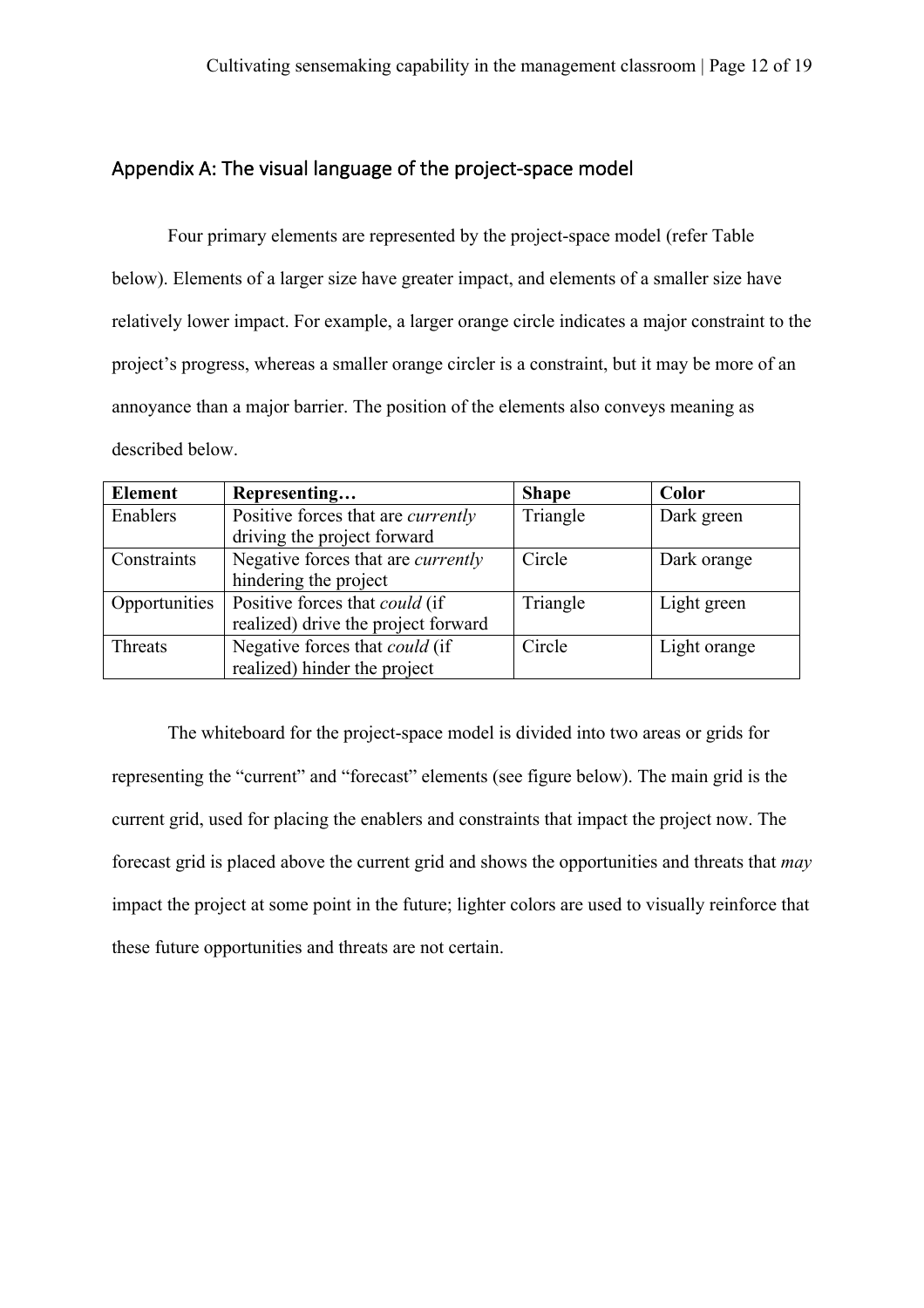

Placement of enablers, constraints, opportunities, and threats in the horizontal and vertical axis on the two grids also creates meaning. A time element underpins the model, with the timeframe of concern (in this case the project timeframe) represented along the horizontal axis from left (beginning) to right (end). In the current grid, elements are placed horizontally so that they touch a vertical 'now' bar that is positioned horizontally along the axis to reflect the relative progress of the project. Enablers are placed on the left (visually pushing the bar forward to the right), and constraints on the right of the bar (visually blocking forward movement). Vertical placement in the current grid represents expected duration of impact; for example, the higher a factor is placed vertically the longer it is anticipated to impact the project if no further action is taken. Through these conventions, current factors with strong and enduring impact stand out through the larger, darker shapes positioned high on the 'now' bar.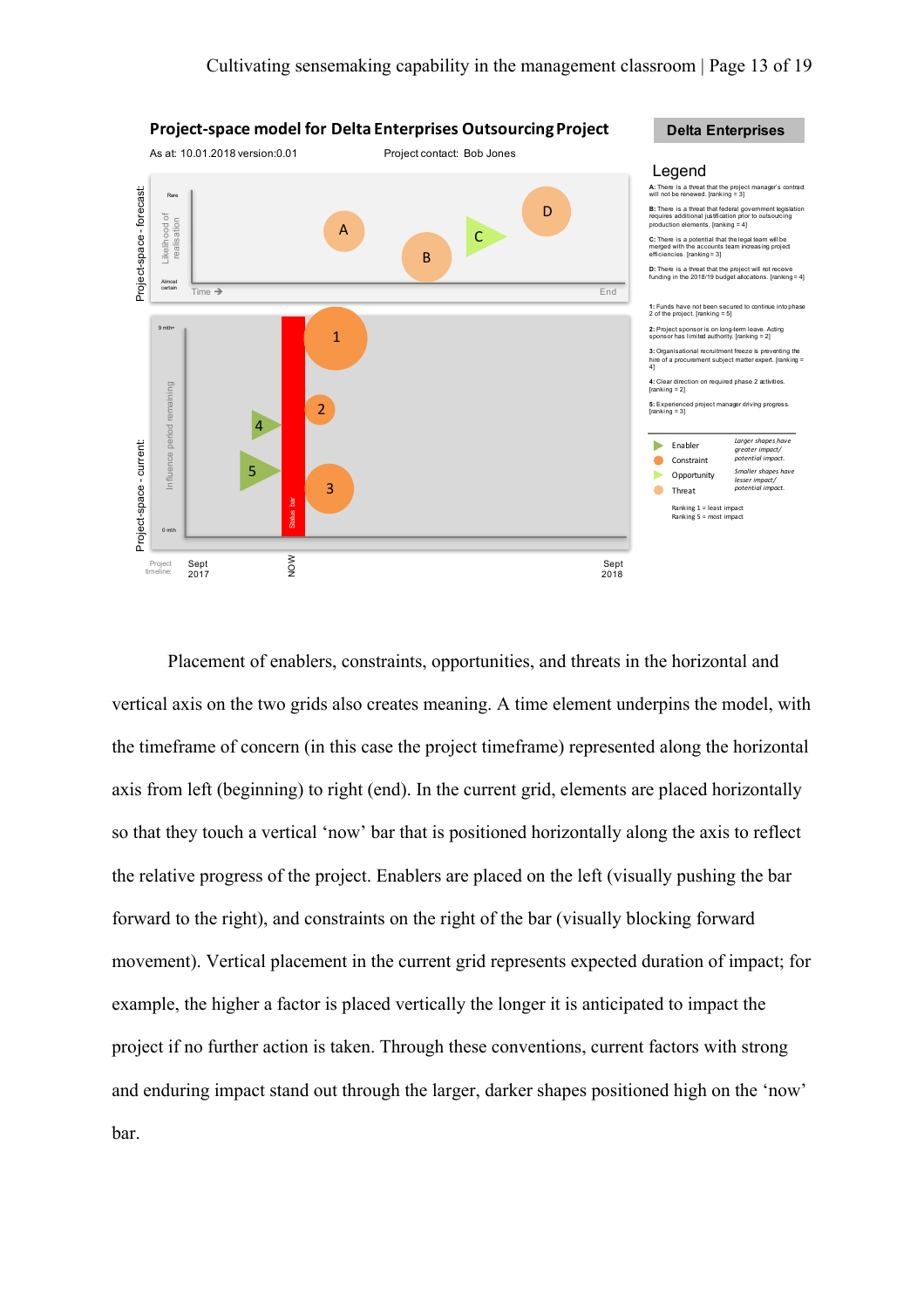Similar conventions apply to the forecast grid where the horizontal placement represents the anticipated realization date of opportunities and threats, while vertical placement indicates how likely an opportunity or threat is to occur. For example, a threat considered very likely to occur is shown vertically lower down (closer to the current grid that is directly below), and a less likely threat is shown towards the top.

Interpretation of the project-space model is aided by a legend created on the right side of the whiteboard. Each factor is labeled with a letter or number (via the magnet that holds the shape in place) which corresponds to a description of the factor in the legend.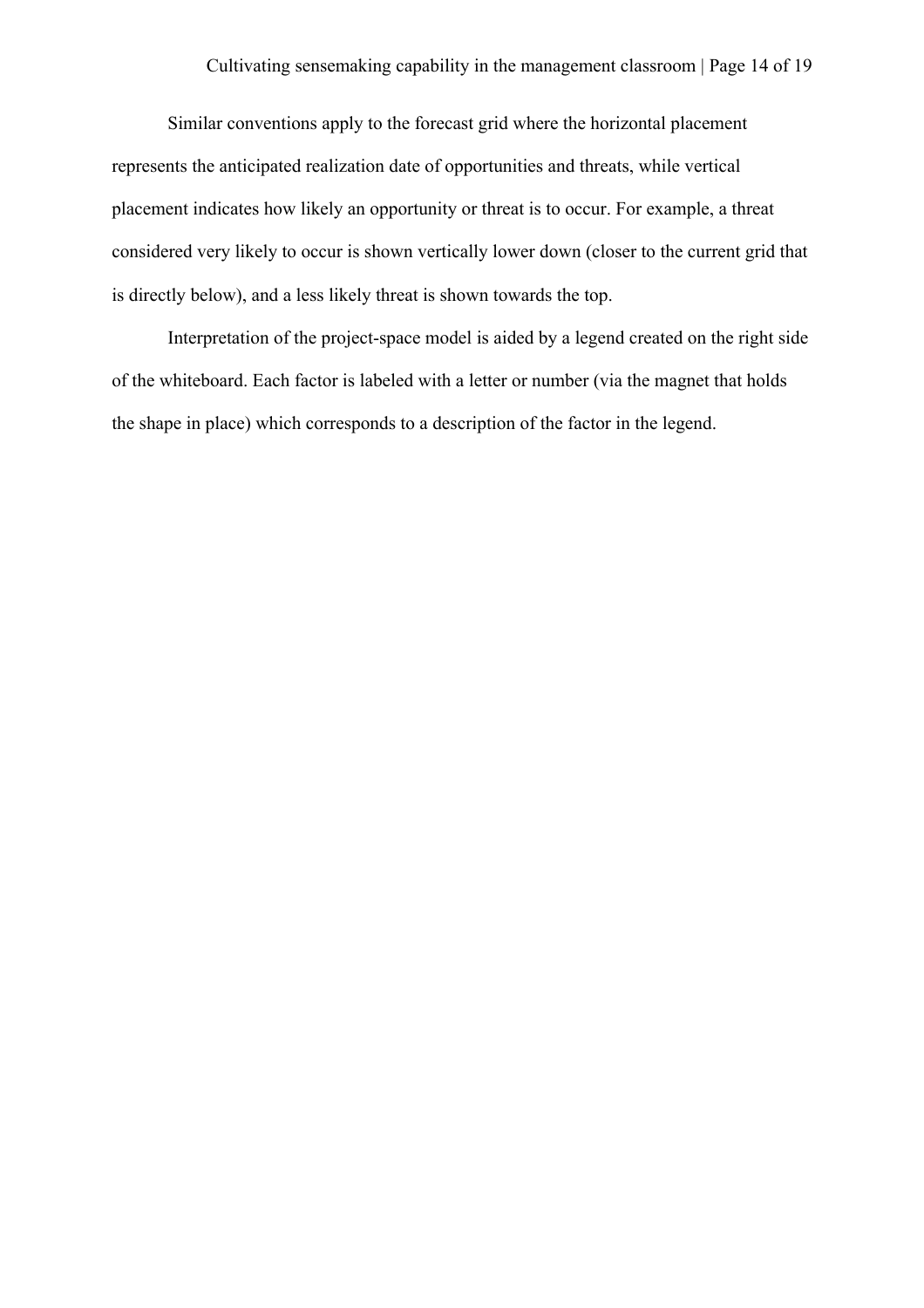| Qty          | <b>Item</b>                                                          | <b>Notes</b>                                                                                                                                                                               |
|--------------|----------------------------------------------------------------------|--------------------------------------------------------------------------------------------------------------------------------------------------------------------------------------------|
|              | Large magnetic whiteboard<br>(recommend at least 2 m W x 1.2 m<br>H) | Must be magnetic and must be able to be<br>written on                                                                                                                                      |
| $\mathbf{1}$ | Carry case/storage for each kit                                      | Optional: labeling for box                                                                                                                                                                 |
| 20           | Small magnets                                                        | Approx. 2.5 cm across for alpha numeric<br>labeling                                                                                                                                        |
| 20           | Small white sticky dots                                              | For marking the magnets with alpha<br>numeric value (10 numbers: $1-10$ ; 10<br>letters: $A-J$                                                                                             |
| 5            | Whiteboard markers                                                   | 1 each of: black, blue, red, green, orange<br>For writing legend, axis naming and status<br>bar                                                                                            |
| 5            | Sets of Amber Circles (Threats)                                      | 25 total (5 each of 5 sizes)<br>$\bullet$<br>Print in color<br>$\bullet$<br>Label back of each with number to<br>correspond with size $(1 - \text{smallest}; 5 -$<br>largest)              |
| 5            | Sets of Orange Circles (Constraints)                                 | 25 total (5 each of 5 sizes)<br>$\bullet$<br>Print in color<br>$\bullet$<br>Label back of each with number to<br>correspond with size $(1 - \text{smallest}; 5 -$<br>largest)              |
| 5            | Sets of Light Green Triangles<br>(Opportunities)                     | 25 total (5 each of 5 sizes)<br>$\bullet$<br>Print in color<br>$\bullet$<br>Label back of each with number to<br>$\bullet$<br>correspond with size $(1 - \text{smallest}; 5 -$<br>largest) |
| 5            | Sets of Dark Green Triangles<br>(Enablers)                           | 25 total (5 each of 5 sizes)<br>$\bullet$<br>Print in color<br>Label back of each with number to<br>correspond with size $(1 - \text{smallest}; 5 -$<br>largest)                           |
| 5            | Sandwich bags and/or A4 plastic<br>pockets                           | For storing the 4 sets of shapes and magnets                                                                                                                                               |
| $\mathbf{1}$ | Black electrical tape                                                | For creating grid axes on whiteboard                                                                                                                                                       |
| $\mathbf{1}$ | Scissors                                                             | For cutting electrical tape                                                                                                                                                                |

# Appendix B: Contents of project-space model whiteboard kit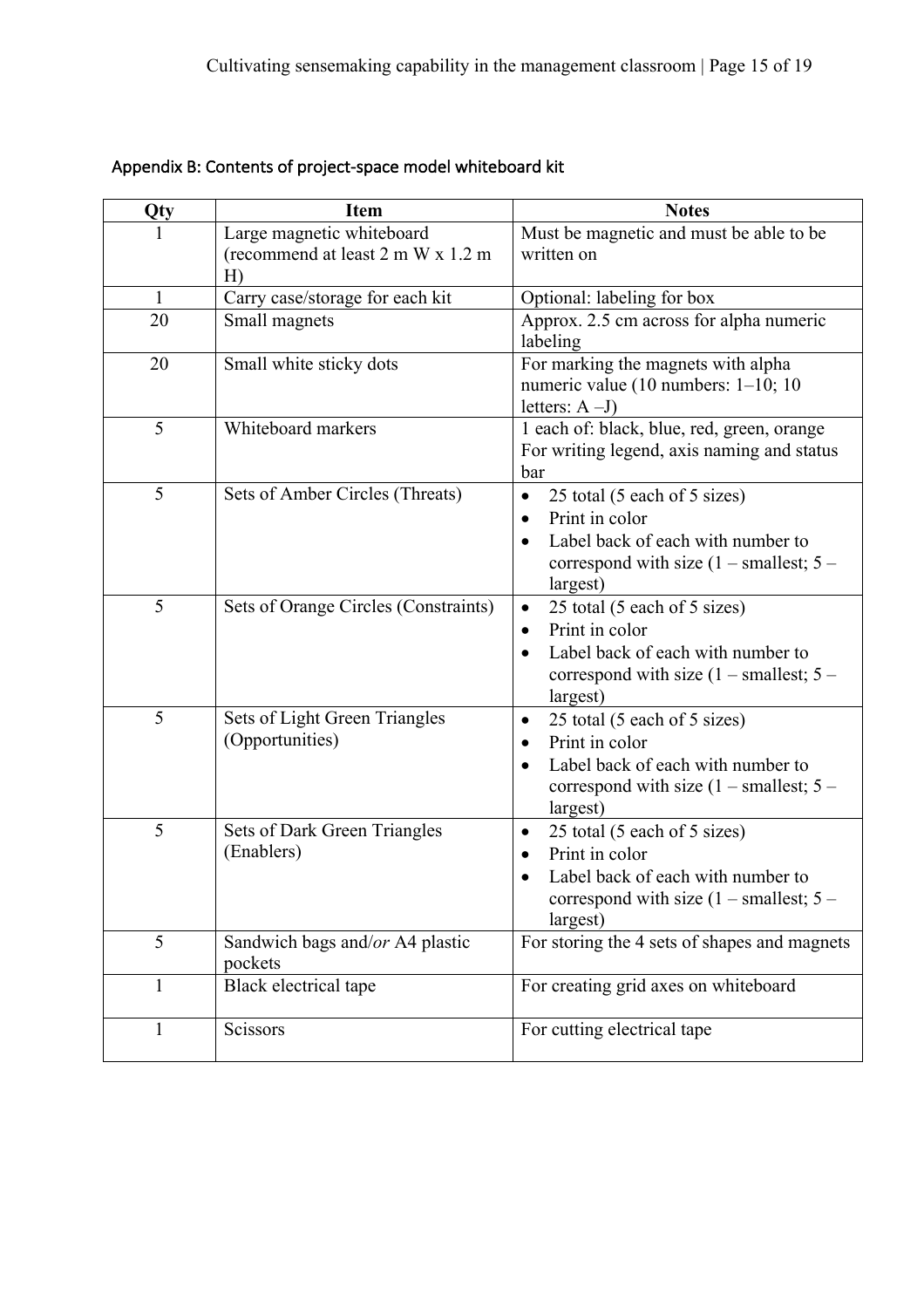#### Appendix C: Cash Register Activity

*Please note:* this is an adaptation of the Uncritical Inference Test from Haney (1973).

Students are provided with a single-sided hand-out with a short paragraph about a scenario and then a series of statements below. The students are asked to individually read the short paragraph.

A businessman had just turned off the lights in the store when a man appeared and demanded money. The owner opened a cash register. The contents of the cash register were scooped up, and the man sped away. A member of the police force was notified promptly.

Then students are required to individually note on the handout whether they felt a series of statements (for examples, refer below) were true, false or unsure.

The robber was a man. The store owner scooped up the contents of the cash register and ran away. The robber demanded money from the owner.

The educator progresses through approximately six of the statements, asking students to indicate their response to a question through a show of hands. Although the situation seems relatively simple and everyone had the same information, students perceive the situation in different ways. The educator facilitates a small amount of discussion to explore why the students feel differently about the various statements. The experience illustrates the challenges involved in managing collective sensemaking, and to appreciate that this challenge is amplified for teams in complex, dynamic environments.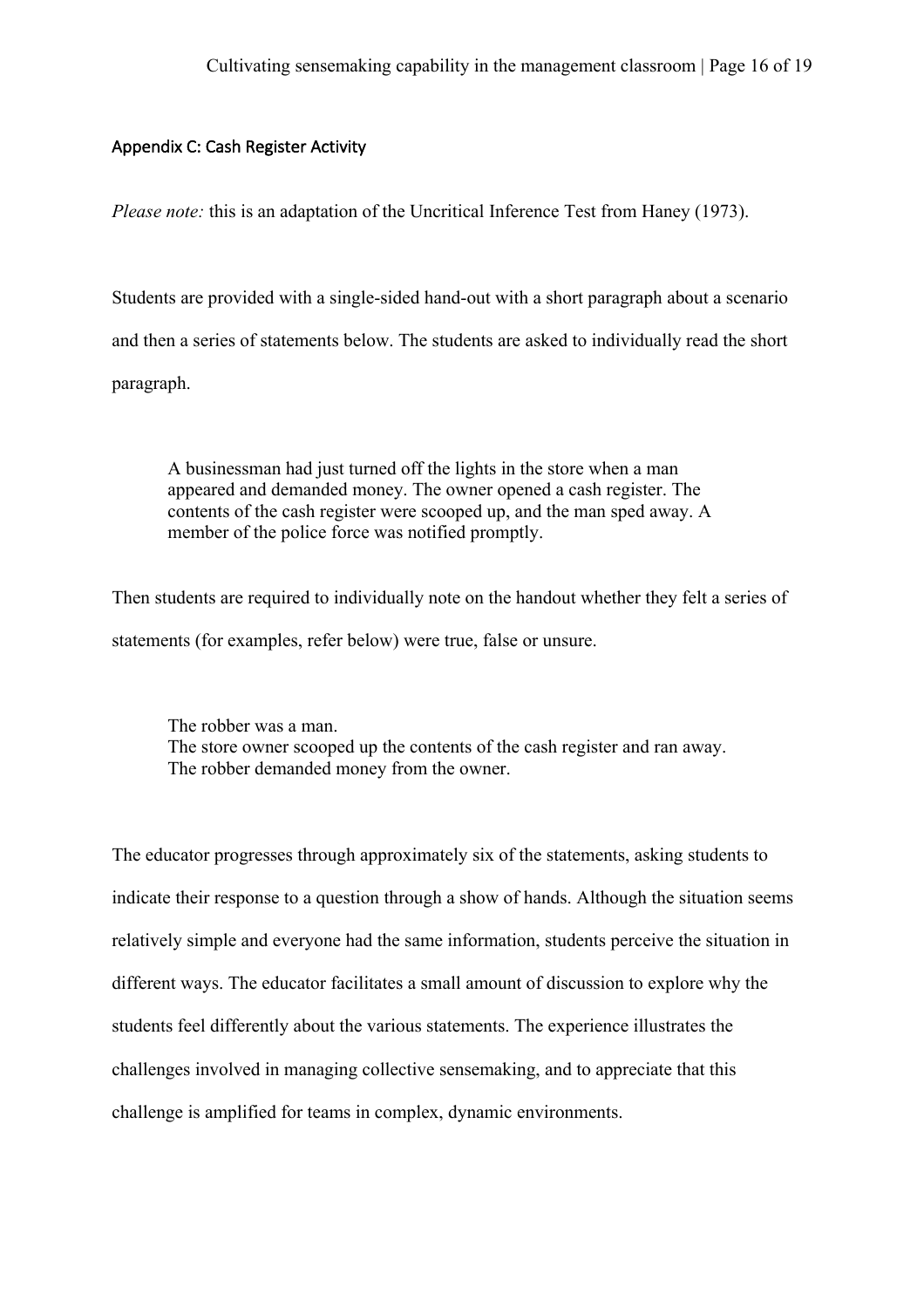# Reference list

- Ancona, D. (2012). Sensemaking: Framing and acting into the unknown. In S. Snook, R. Khurana, & N. Nohria (Eds.), *The handbook for teaching leadership: Knowing, doing, and being*. USA: Sage Publications Inc.
- Atkinson, R., Crawford, L., & Ward, S. (2006). Fundamental uncertainties in projects and the scope of project management. *International Journal of Project Management, 24*(8), 687-698. doi:http://dx.doi.org/10.1016/j.ijproman.2006.09.011
- Barge, J. K. (2018). A Discursive Approach to Developing Leader Character: Rejoinder to "The Development of Leader Character Through Crucible Moments". *Journal of Management Education, 42*(2), 294-300. Retrieved from https://doi.org/10.1177/1052562917750196
- Clegg, S., Killen, C., Biesenthal, C., & Sankaran, S. (2018). Practices, projects and portfolios: Current research trends and new directions. *International Journal of Project Management, 36*(5), 762-772. doi:https://doi.org/10.1016/j.ijproman.2018.03.008
- Collis, B., & Margaryan, A. (2005). Design criteria for work-based learning: Merrill's First Principles of Instruction expanded. *British Journal of Educational Technology, 36*(5), 725-738. doi:10.1111/j.1467-8535.2005.00507.x
- Dalrymple, O. O., Sears, D. A., & Evangelou, D. (2011). The Motivational and Transfer Potential of Disassemble/Analyze/Assemble Activities. *Journal of Engineering Education, 100*(4), 741-759. doi:10.1002/j.2168-9830.2011.tb00034.x
- Doolittle, P. (2013). How your "working memory" makes sense of the world. Retrieved from https://www.ted.com/talks/peter\_doolittle\_how\_your\_working\_memory\_makes\_sens e of the world/up-next?language=en
- Frick, T. W., Chadha, R., Watson, C., Wang, Y., & Green, P. (2009). College student perceptions of teaching and learning quality. *Educational technology research and development, 57*(5), 705-720. doi:10.1007/s11423-007-9079-9
- Gebauer, A. (2012). Mindful Organizing as a Paradigm to Develop Managers. *Journal of Management Education, 37*(2), 203-228. doi:10.1177/1052562912458573
- Gnanlet, A., & Khanin, D. (2015). Helping Learners Recognize, Diagnose, and Unravel Incompetence Traps to Achieve Synergistic Exploration–Exploitation in Classroom. *Journal of Management Education, 39*(6), 684-712. doi:10.1177/1052562914566682
- Haney, W. V. (1973). *Communication and organizational behavior: text and cases* (3rd ed.). Homewood: Irwin.
- Islam, S. (2019 (in press)). Business models and the managerial sensemaking process. *Accounting & Finance*. doi:10.1111/acfi.12459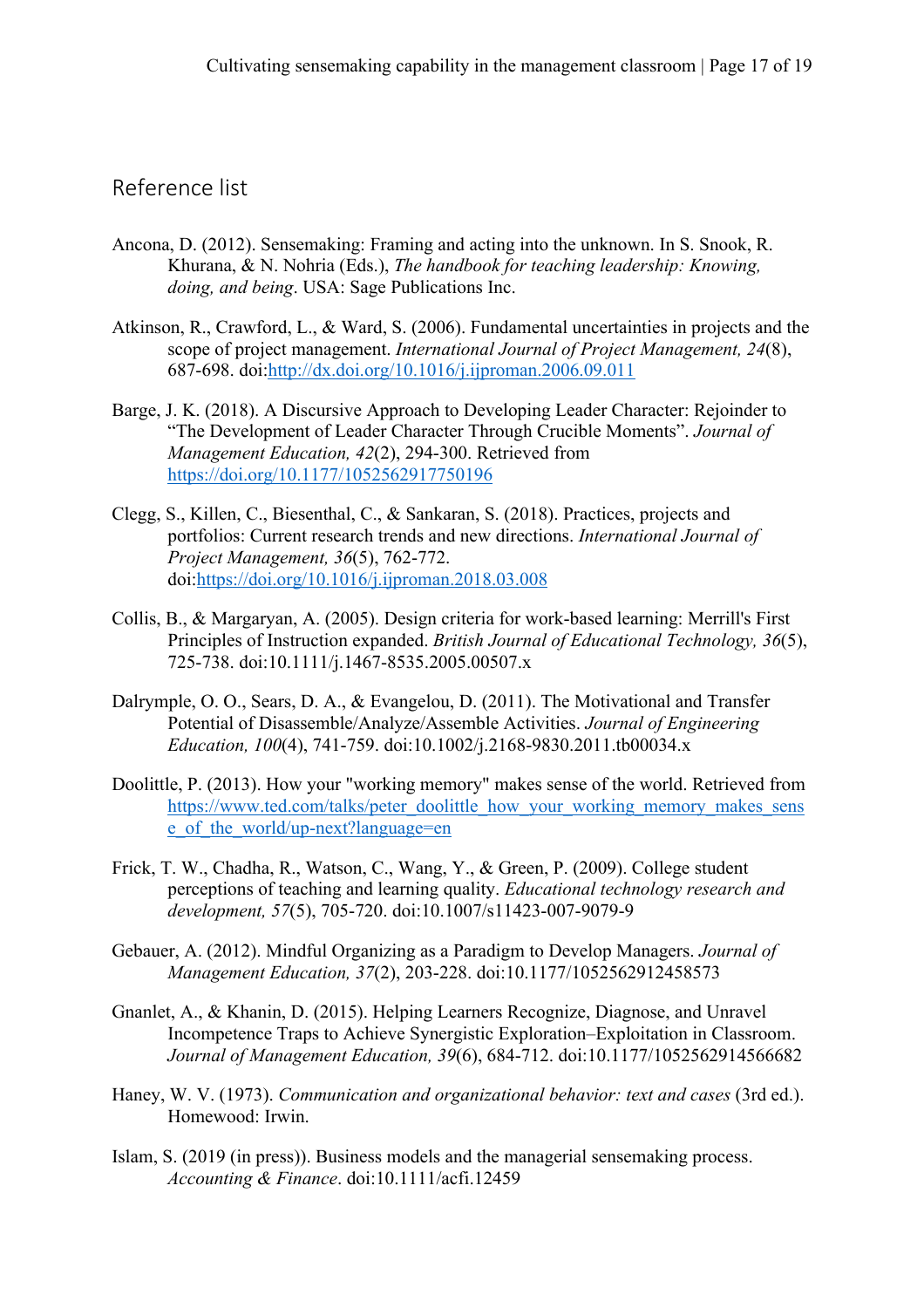- Killen, C. (2015). Three dimensions of learning: experiential activity for engineering innovation education and research. *European Journal of Engineering Education, 40*(5), 476-498. doi:10.1080/03043797.2014.967180
- Kunda, W. C. (2016). *A sensemaking perspective on collaborative learning as the driver of innovation.* Stellenbosch University, South Africa.
- Lee, S., & Koszalka, T. A. (2016). Course-level implementation of First Principles, goal orientations, and cognitive engagement: a multilevel mediation model. *Asia Pacific Education Review, 17*(2), 365-375. doi:10.1007/s12564-016-9431-z
- Lo, C. K., Lie, C. W., & Hew, K. F. (2018). Applying "First Principles of Instruction" as a design theory of the flipped classroom: Findings from a collective study of four secondary school subjects. *Computers & Education, 118*, 150-165. doi:https://doi.org/10.1016/j.compedu.2017.12.003
- Martinsuo, M., & Killen, C. (2014). Value management in project portfolios: Identifying and assessing strategic value. *Project Management Journal, 45*(5), 56-70.
- Merkus, S., Willems, T., Schipper, D., van Marrewijk, A., Koppenjan, J., Veenswijk, M., & Bakker, H. (2017). A Storm is Coming? Collective Sensemaking and Ambiguity in an Inter-organizational Team Managing Railway System Disruptions. *Journal of Change Management, 17*(3), 228-248. doi:10.1080/14697017.2016.1219380
- Merrill, M. D. (2009). First principles of instruction. In C. M. Reigeluth & A. A. Carr-Chellman (Eds.), *Instructional-Design Theories and Models, Volume III : Building a Common Knowledge Base* (pp. 41-56). New York: Routledge.
- Mikkelsen, E. N., & Wåhlin, R. (2019 (in press)). Dominant, hidden and forbidden sensemaking: The politics of ideology and emotions in diversity management. *Organization*. doi:10.1177/1350508419830620
- Papadimitriou, K., & Pellegrin, C. (2007). Dynamics of a project through Intermediary Objects of Design (IODs): A sensemaking perspective. *International Journal of Project Management, 25*(5), 437-445. doi:https://doi.org/10.1016/j.ijproman.2006.11.002
- Peruffo, E., Marchegiani, L., & Vicentini, F. (2018). Experience as a source of knowledge in divestiture decisions: emerging issues and knowledge management implications. *Journal of Knowledge Management, 22*(2), 344-361. doi:10.1108/JKM-04-2017-0155
- Sajasalo, P., Auvinen, T., Takala, T., Järvenpää, M., & Sintonen, T. (2016). Strategy implementation as fantasising – becoming the leading bank. *Accounting and Business Research, 46*(3), 303-325. doi:10.1080/00014788.2015.1112764
- Saksida, T., & Jelley, R. B. (2018). A decade of teaching evidence-based management: initiatives and future directions. *Workplace Review,* (April), 103-120.
- Thiry, M. (2001). Sensemaking in value management practice. *International Journal of Project Management, 19*(2), 71-77. doi:http://dx.doi.org/10.1016/S0263- 7863(00)00023-5